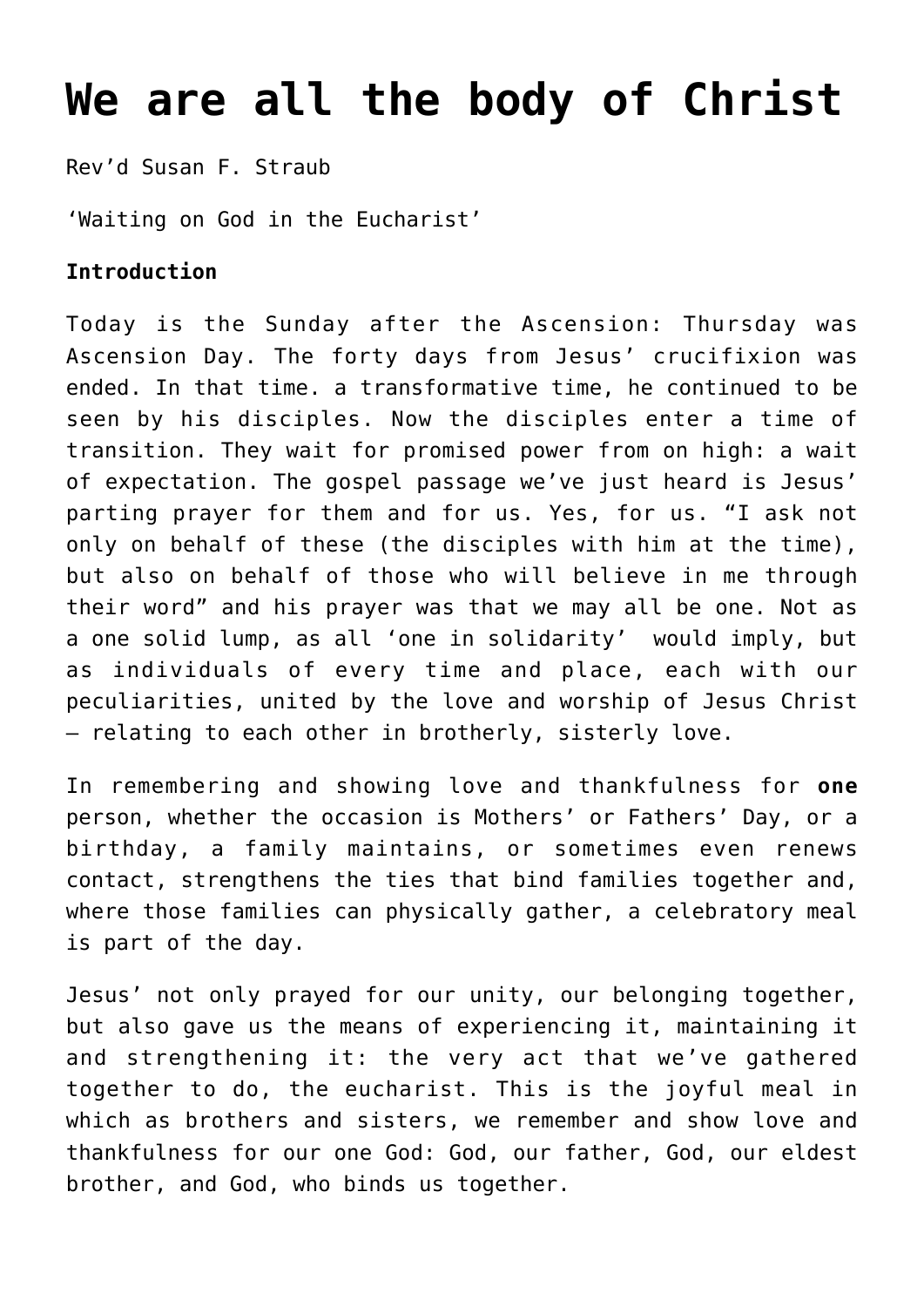## **John 17:20-26**

Jesus prayed: 'As you, Father, are in me and I am in you, may they also be in us.' In the eucharist we're united with God as we eat the bread of Christ's body and drink the wine of his blood.

The bread and wine, fruit of human hands, are transformed for us through the power of the Holy Spirit into the Body and Blood of Christ. They become a pledge of the 'new heaven and new earth' (Rev 21:1). For Christ died not only for those who loved and love him, but for all. The reality of God's gift of salvation can be seen, heard, tasted, touched, and smelled in the eucharist. Then we're sent into the world. The more we are nourished by Him, the more we understand that we have a missionary task, in other words, what we experience is too good to keep to ourselves. We are to be 'acceptable as an offering, made holy by the Holy Spirit' (Romans 15:16) in order to be more and more 'one, in heart and mind' (Acts 4:32), in unity with God and each other. Why? So we can be witnesses and ambassadors of his love wherever we find ourselves, to tell of his love, to speak and act as he would, that is, in his name, so that others can experience God's love

Unity is not an extra: it's essential to what it means to be Christian. Did Jesus pray that we could all be equal to each other or that we should all be like each other, Jesus-clones, or even that we should like each other all the time? No, but that we should love one another. To come together to celebrate, whether we're here physically or joining on-line, leaving our differences at the door of this sacred place rather than our shoes! United in love, our mission, our meaning and purpose, is to show the way of Jesus, an alternative to evil, and to combat its acts of obvious or insidious harm. To show a love that doesn't demand or expect reciprocity, 'karma', tit-for-tat.

We are all, however we come, whoever we are, the body of